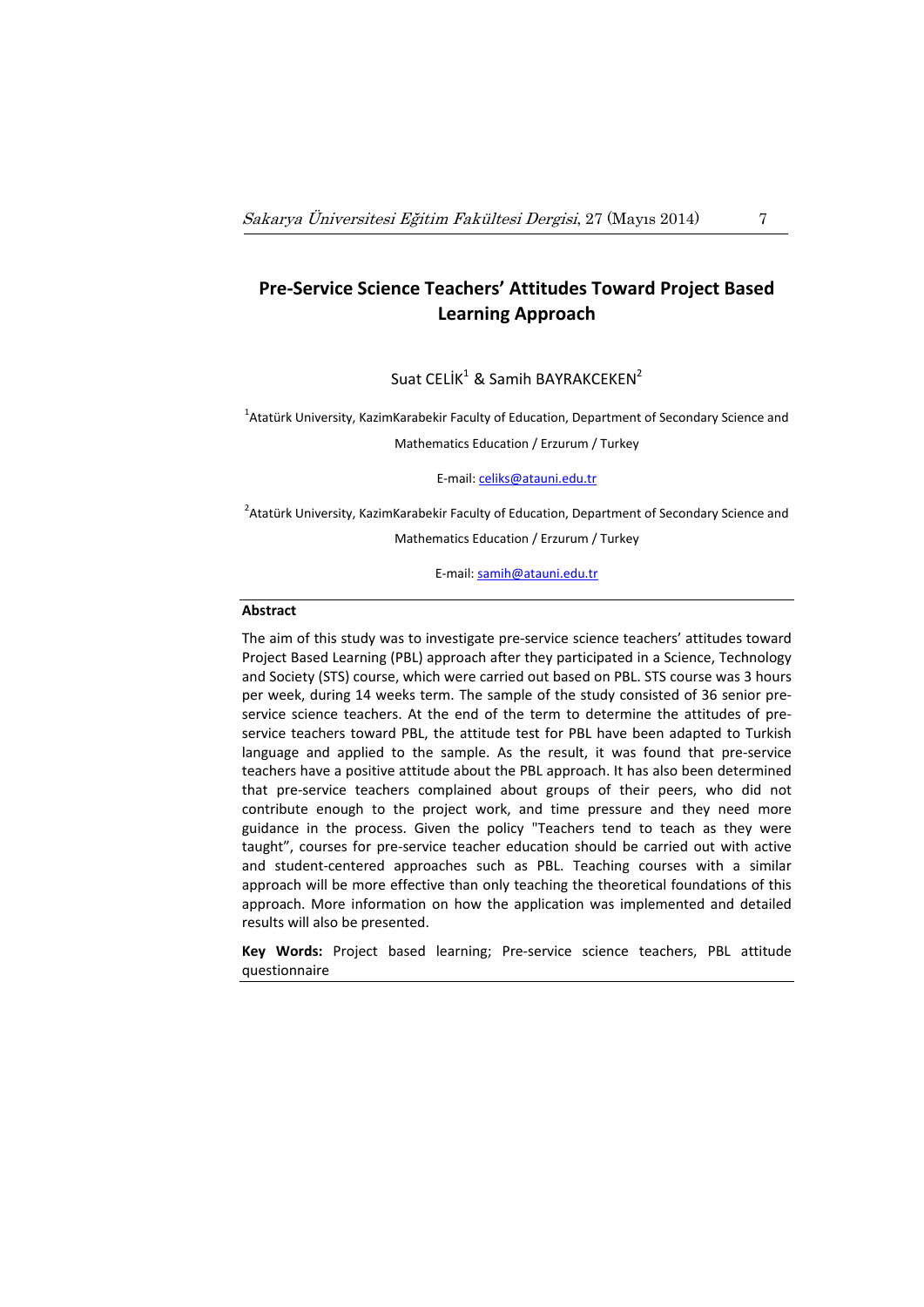#### **Extended Summary**

#### **Purpose**

The aim of this study is to determine attitudes of pre‐service science teachers toward Project Based Learning (PBL) and to compare these attitudes with previous studies (Garvin, 1995; Bourner et al., 2001 and Mills, 2003) which used the same questionnaire. The following question drives this study:

What are the pre-service science teachers' attitudes toward project based learning?

### **Method**

This study has descriptive in nature. For this study 36 pre‐service science teachers, who participated in a 'science technology and science course, purposively were selected. All of them were seeking elementary science teacher certificate in fouryear teacher training program. Science, technology and society course is a compulsory course for all pre‐service science teachers to graduate from four‐year teacher training program. PBL approach was followed in this course to help teacher develop science understanding and scientific process skills in a semester spanned 14 weeks. Data were collected using a PBL attitude questionnaire originally was developed by Garvin, 1991. This questionnaire was adjusted for this study and one more item was added. This questionnaire consists of 19 items. Some of these items are multiple choices or scale and other of them are open ended. While collected quantitative data was descriptively analyzed, qualitative data analyzed using inductive approach of qualitative data analysis. Results were compared with previous studies, which used same questionnaire as well. To determine way of attitude, toward positive or negative, t‐test was used.

#### **Results**

It was determine that mostly pre‐service teachers had positive attitude toward PBL consistent with previous studies (Garvin, 1995; Bourner et al., 2001; Mills, 2003). They had significant positive attitudes toward PBL as results of scale items but one item, which "I thought I needed to more develop my following skills during project study." In the following, some interesting part of results will be presented. Also result of one item will be presented exactly and it will be compared with the previous studies. Due to space limit, whole results will be presented at conferences.

They indicated that "we studied very well (43%) in project group; there was a interactive communication between group members as response to the question "How did you study in the group?" They explained the reason for why they studied well as "we studied very well (45%) because every group member worked in consistent and corporation".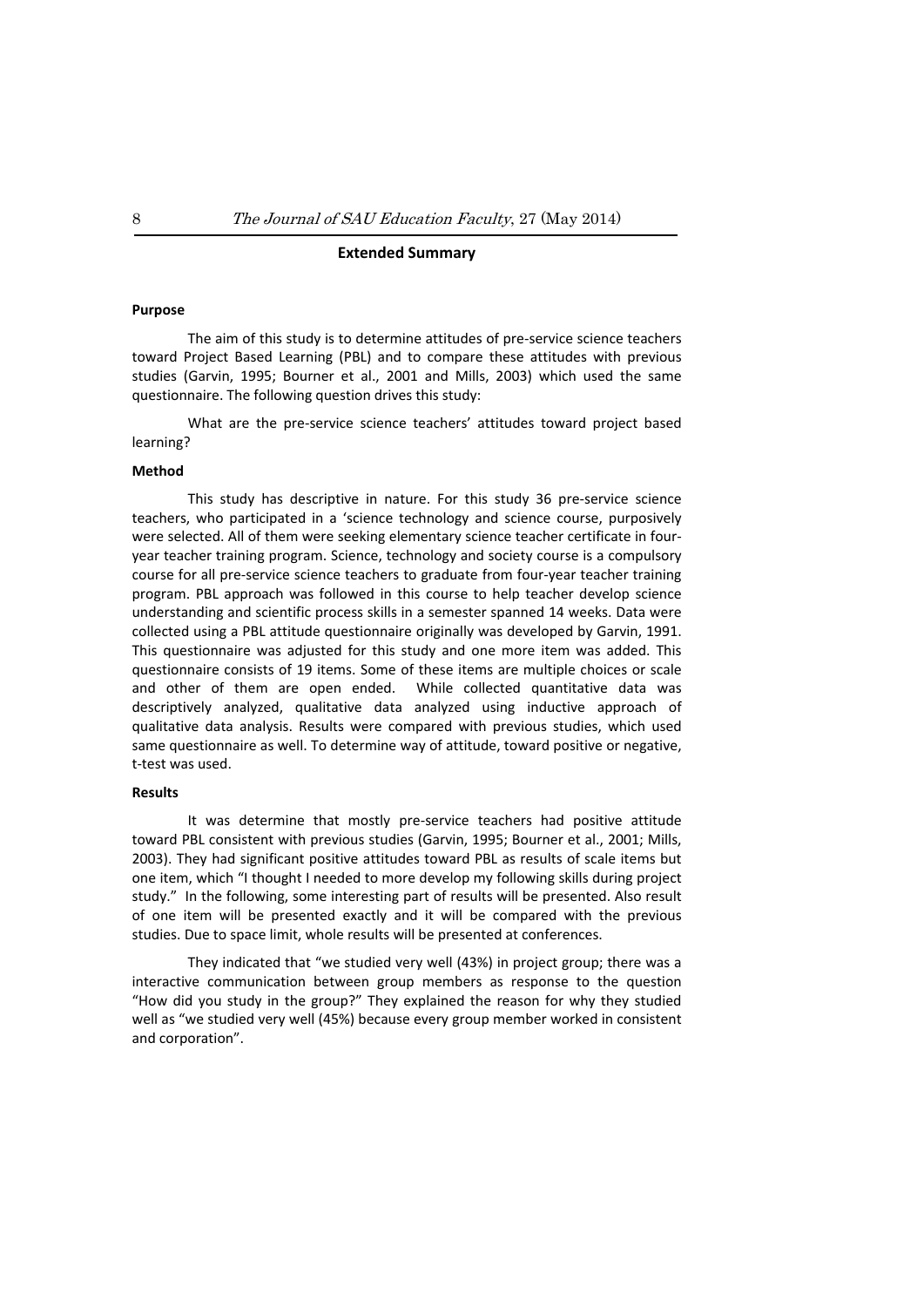Majority of them admitted that they would like to study within same group very much (40%) and much (34%). They said that they would like to grade their project outcome very high (43%) or high (46%) when they had been asked if you had graded your project outcome how would you have grated it? As results for this reason, they stated that they had spent so much effort for their project.

Majority of them declared that there was leader in their project group during project work. Also, great majority of pre‐service science teachers thought that they knew their friends very well (60%) or well (35%) and themselves very well (32%) or well (68%) during project processes.

In addition, they declared that the most feature of project work they had loved was cooperation between group members (48%) and (45%) directing scientific inquiry and the least feature of it they had not love was time pressure. They indicated that they would make a better planning (57%), make more group meeting (51%), do better time management, and collect more data ((48%) as responses to the question what would you like to do differently if you would do this study again as they would.

Finally, they articulated that they had learned many concepts meaningfully (37%), the learning environment was joyful (26%), they had learnt to do scientific inquiry (23%), and (17%) their conceptions about many concepts had changed after participating in science technology and society course followed by PBL approach.

#### **Conclusion**

The results of this study are consistent with the previous studies (Garvin et al., 1995; Bourner et al., 2001; Mills, 2003), which used same attitude questionnaire to determine conceptions about PBL. It was appeared that PBL approach could be implemented in teacher education to help teacher develop required skills and knowledge to teach science or other subjects effectively.

As participants indicated in their responses, the most challenge, which is time pressure confronted during project work, is the big challenge for the instructor as well. To properly guide PBL process instructor should not have intensive schedule. The other challenge is about novice students for PBL. If PBL is the first experience for students, more time and guidance might be needed. The resources should be easily reachable by students. In addition, community members should be willing to help student when needed and PBL should be implemented institutionally rather than individually for more success.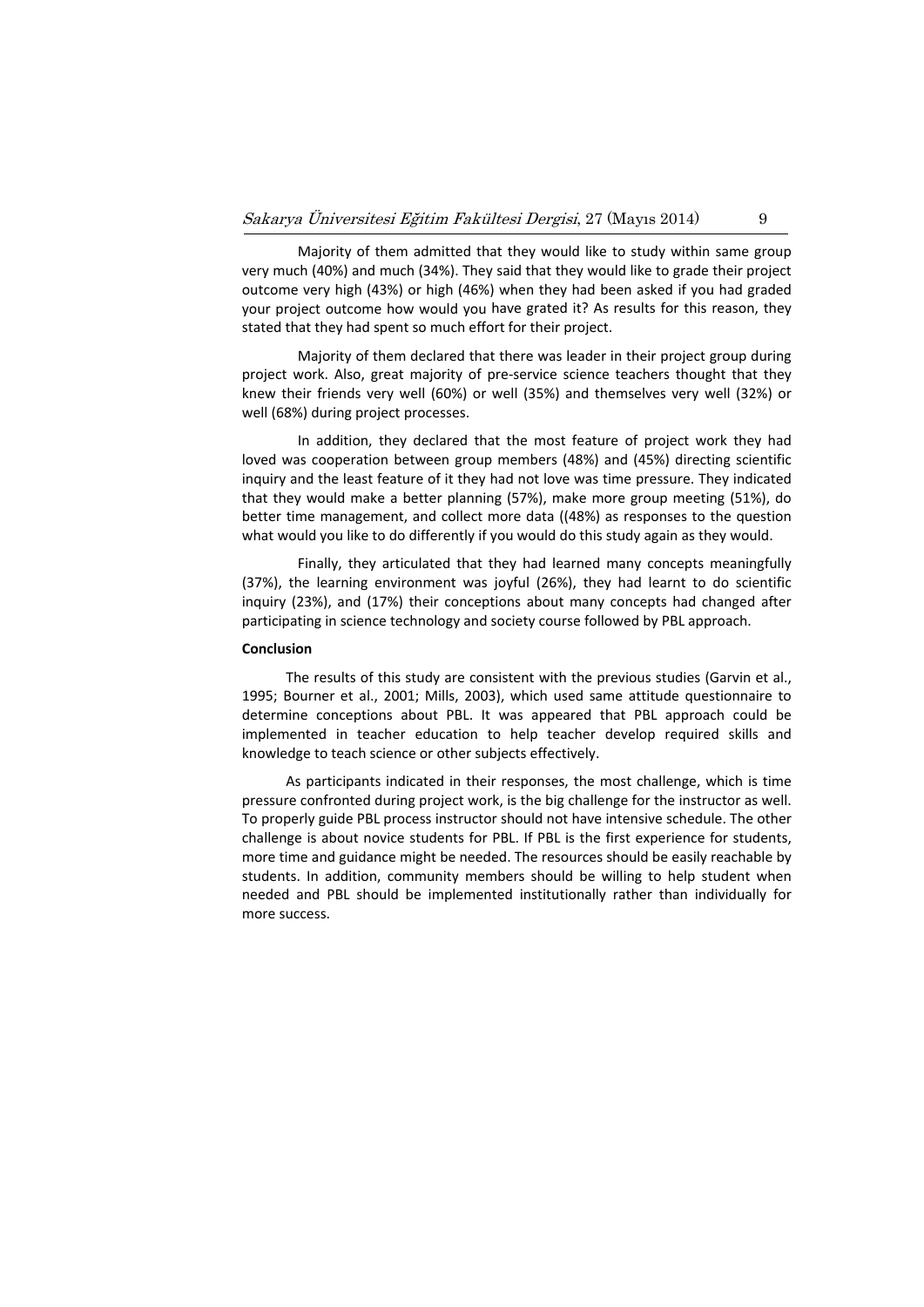# **Fen Bilgisi Öğretmen Adaylarının Projeye Dayalı Öğrenme Yaklaşımı İle İlgili Tutumları**

# Suat ÇELİK $1$  ve Samih BAYRAKÇEKEN $2$

 $^{\text{1}}$ Atatürk Üniversitesi, Kazım Karabekir Eğitim Fakültesi, Ortaöğretim Fen ve Matematik Alanları Eğitimi Bölümü / Erzurum / Turkey

#### E‐mail: celiks@atauni.edu.tr

 $^{2}$ Atatürk Üniversitesi, Kazım Karabekir Eğitim Fakültesi, Ortaöğretim Fen ve Matematik Alanları Eğitimi Bölümü / Erzurum / Turkey

E‐mail: samih@atauni.edu.tr

### **Öz**

Bu çalışmanın amacı, Projeye Dayalı Öğrenme (PDÖ) yaklaşımına dayalı olarak yürütülen Fen, Teknoloji ve Toplum (FTT) dersini alan fen bilgisi öğretmen adaylarının PDÖ yaklaşımı hakkındaki tutumlarını tespit etmektir. FTT dersi haftada 3 saat olmak üzere 14 hafta sürmüştür. Çalışmaya, 36 son sınıf fen bilgisi öğretmen adayı katılmıştır. Dönem sonunda öğretmen adaylarının PDÖ tutumlarını belirlemek için PDÖ tutum testi Türkçe 'ye uyarlanarak uygulanmıştır. Sonuç olarak, öğretmen adaylarının PDÖ yaklaşımı hakkında olumlu tutumlara sahip oldukları belirlenmiştir. Öğretmen adaylarının, gruplarında çalışmalarına yeterince katkıda bulunmayan öğretmen adaylarından ve zaman baskısından şikâyetçi oldukları ve süreçte daha çok rehberliğe ihtiyaç duydukları belirlenmiştir. "Öğretmenler kendilerine öğretildiği gibi öğretme eğilimindedirler" ilkesi göz önüne alındığında, eğitim fakültelerinde dersler PDÖ gibi aktif ve öğrenci merkezli yaklaşımlarla yürütülmeye çalışılmalıdır. Derslerin buna benzer yaklaşımlarla yürütülmesi, sadece bu yaklaşımların dayandığı teorik temellerin öğretiminden daha etkili olacaktır. Uygulamanın nasıl yürütüldüğü ile ilgili ayrıntılı bilgiler ve ayrıntılı sonuçlar ayrıca sunulacaktır.

**Anahtar Sözcükler:** Projeye dayalı öğrenme; Fen bilgisi öğretmen adayları; PDÖ tutum ölçeği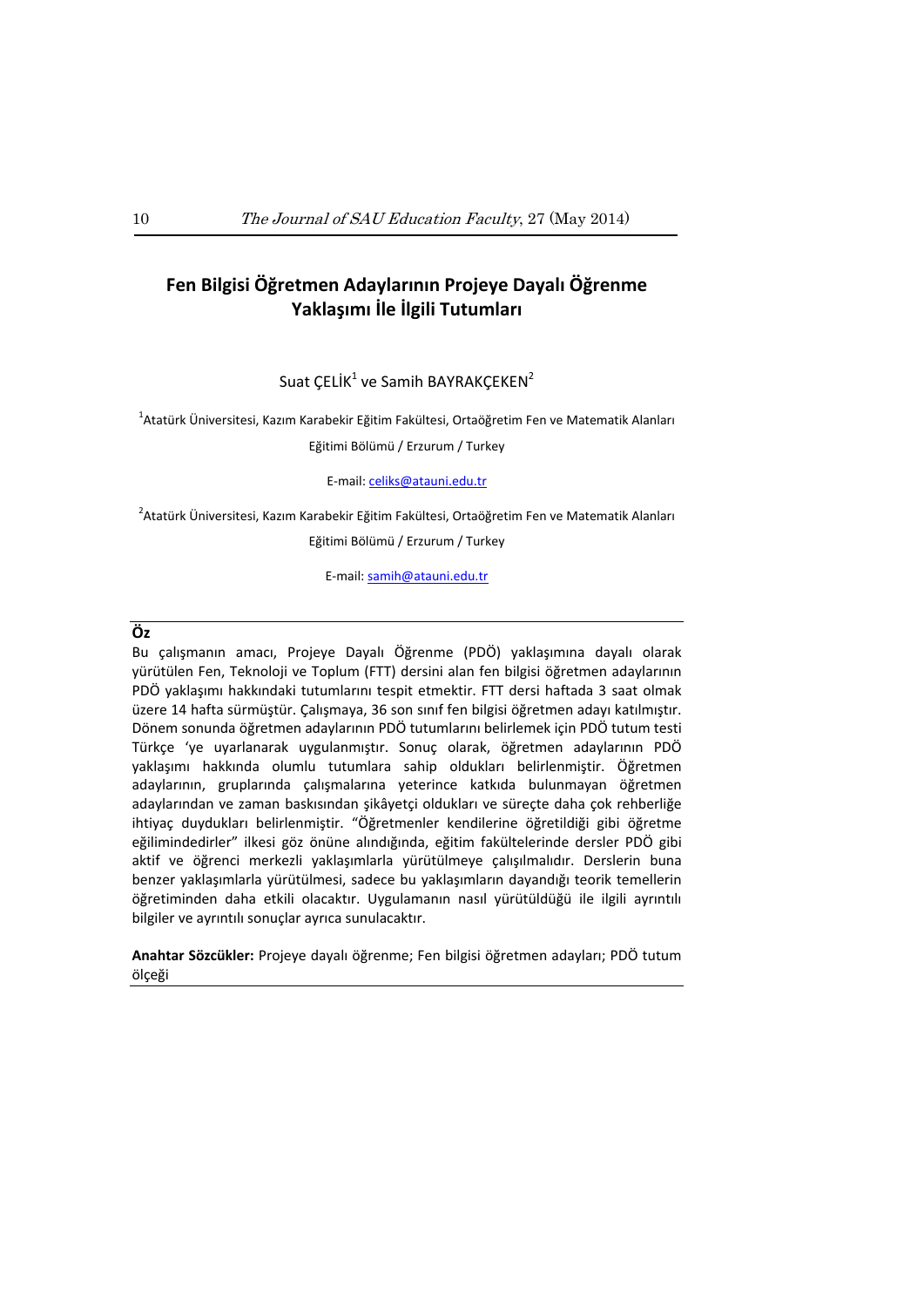# **Giriş**

Son zamanlarda aktif öğrenme yaklaşımlarına oldukça yoğun bir ilgi bulunmaktadır. Aktif öğrenmenin dayandığı yapılandırmacı yaklaşıma göre öğrenme, öğrenenin hem fiziksel hem de zihinsel katılımını veya aktifliğini gerektiren bir iştir. Yani öğrenmenin bireysel sorumluluk gerektirdiği ifade edilmektedir (Arends, 2007; Frank, Lavy, &Elata, 2003; Markham, 2003; Newell, 2003). Öğrenme sürecine aktif katılım, öğrenenin öğrenilecek konular, akranlar, öğretmen, toplum ve teknoloji ile çok yönlü etkileşimini ifade etmektedir.

Aktif katılım ile öğrenenler anlamlı öğrenme ile birlikte gerçek yaşamlarında ihtiyaç duyacakları kişisel ve kişiler arası çok sayıda beceriye sahip olma şansını yakalamaktadır. Liderlik, takım halinde çalışma, zaman yönetimi, etkili iletişim, kaynaklara ulaşma, analiz, problem çözme, eleştirel düşünme, ekonomik farkındalık becerileri ve bilimsel anlayışlar ve beceriler süreçte öğrenenlerin edindiği kazanımlardır (Çelik, Şenocak, Bayrakçeken, Taşkesenligil, & Doymuş, 2005;Frank et al., 2003; Juhl, Yearsley, &Silva, 1997; Kolmos, 1996; Marx, Blumenfeld, Krajcik, &Soloway, 1997; Mergendoller& Thomas, 2001; Solomon, 2003).

Aktif öğrenme yaklaşımlarının en ilki ve en yaygın olanlarından biri Projeye Dayalı Öğrenme (PDÖ) yaklaşımıdır. PDÖ yaklaşımında, öğrenenlerden araştırma problemlerini belirlemeleri, veri ve bilgi kaynaklarını toplamları, grup içinde birlikte çalışmaları, uzmanlara danışmaları, toplum ile iletişim kurmaları, sonuçlarını, fikirlerini ve çıkarımlarını paylaşmak için modeller geliştirmeleri, araştırma raporlarını yazmaları, kendilerini ve akranlarını değerlendirmeleri istenmektedir (Fleming, 2000; Solomon, 2003; Thomas, 2000).

Literatürde PDÖ yaklaşımının etkinliğini ve PDÖ ile ilgili öğrenenlerin tutumlarını araştıran çok sayıda araştırma bulunmaktadır (Bourner, Hughes, & Bourner, 2001; Garvin et al., 1995; Kim, Hong, Bonk, & Lim, 2011; Mills, 2003; Mioduser & Betzer, 2008; Özdener & Özçoban, 2004). Bu çalışmaların daha çok teknoloji eğitimi veya uygulamaya dayalı olan mühendislik veya veterinerlik gibi alanlarda yapıldığı görülmektedir. Öğretmen eğitimi alanında yapılan çalışmaların (Asghar, Ellington, Rice, Johnson, & Prime, 2012; Frank &Barzilai, 2004) ise diğer alanlarda yapılan çalışmalara kıyasla daha az olduğu görülmektedir. Öğretmenler kendilerine öğretildiği gibi öğretme eğiliminde oldukları ilkesi göz önüne bulundurulduğunda PDÖ yaklaşımı, öğretmen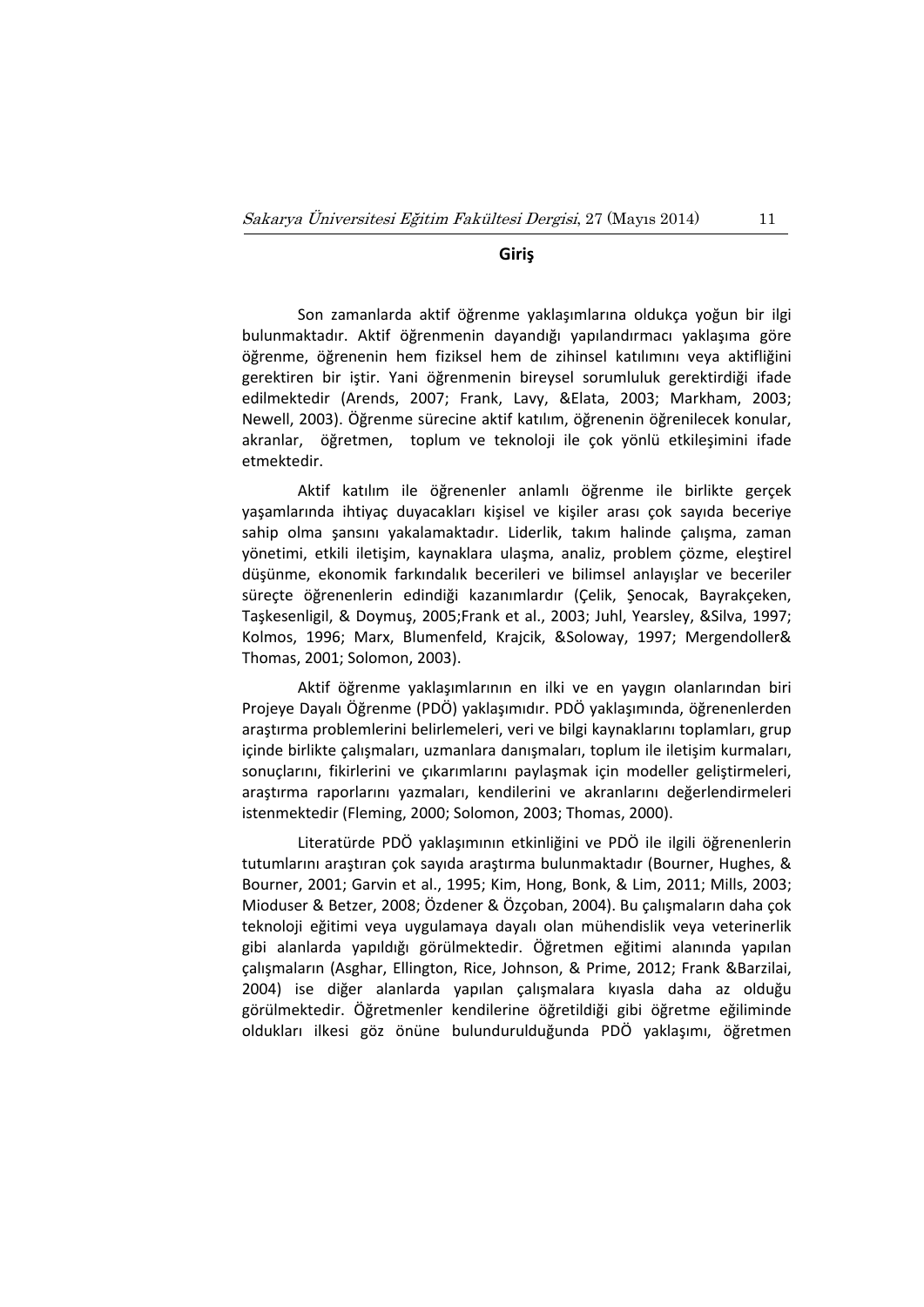adaylarının aktif öğrenme ile ilgili bilgi ve becerileri bir arada bizzat uygulamaya katılarak edinmesi için oldukça önemlidir (Arends, 2007).

Çalışmada temel olarak aşağıdaki araştırma problemine cevap aranmıştır:

PDÖ uygulamasına katılan fen bilgisi öğretmen adaylarının PDÖ ile ilgili tutumları nasıldır?

### **Yöntem**

Bu çalışma temel olarak betimsel nitelikte bir çalışmadır. PDÖ uygulaması sonunda öğretmen adaylarının PDÖ ile ilgili tutumları tespit edilmiştir. Çalışmada araştırma problemine cevap aramak için açık uçlu ve likert tipi maddelerden oluşan test kullanılarak veriler toplanmıştır.

Bu çalışmanın amacı, (PDÖ) yaklaşımına dayalı olarak yürütülen Fen, Teknoloji ve Toplum (FTT) dersini alan fen bilgisi öğretmen adaylarının PDÖ yaklaşımı hakkındaki tutumlarını tespit etmektir.

Örneklem olarak, 36 son sınıf fen bilgisi öğretmen adayı seçilmiştir. Bu örneklem, uygunluk örneklem seçim yöntemine göre belirlenmiştir. FTT dersinin amacı, öğretmen adaylarına bilimin doğası ve bilim, teknoloji ve toplum arasındaki ilişkileri ile ilgili anlayışları, bilimsel süreç ve eleştirel düşünme, grup içinde çalışma ve etkili iletişim becerilerini kazandırmaktır. Bu amacı gerçekleştirmek için derste aktiviteye dayalı PDÖ yaklaşımı izlenmiştir. FTT dersi haftada 3 saat olmak üzere bir yarıyıl boyunca PDÖ yaklaşımı izlenerek yürütülmüştür.

Öğretmen adaylarının PDÖ tutumlarını belirlemek için Garvin et al. (1995) tarafından geliştirilen PDÖ tutum testi Türkçe'ye uyarlanarak kullanılmıştır. Bu testin orijinali 19 maddeden oluşmaktadır. Teste bir madde de tarafımızdan eklenmiştir. Testte bulunan maddelerin 14 tanesi likert tipli, 6 tanesi ise açık uçlu yapıdadır. Testin geçerliği için uzman görüşlerinden faydalanılmıştır. Güvenirlik analizi sonucunda Cronbach alfa katsayısı 0.84 olarak hesaplanmıştır. Likert maddeler ile toplanan veriler istatistik testleri ile, nitel veriler ise içerik analizi yöntemi ile analiz edilmiştir. Nicel verilerin analizinde tek örneklem t‐testi ve kullanılmıştır. T‐testi için likert maddelerinin her birinin ortalama puanı ortanca değer ile kıyaslanmıştır.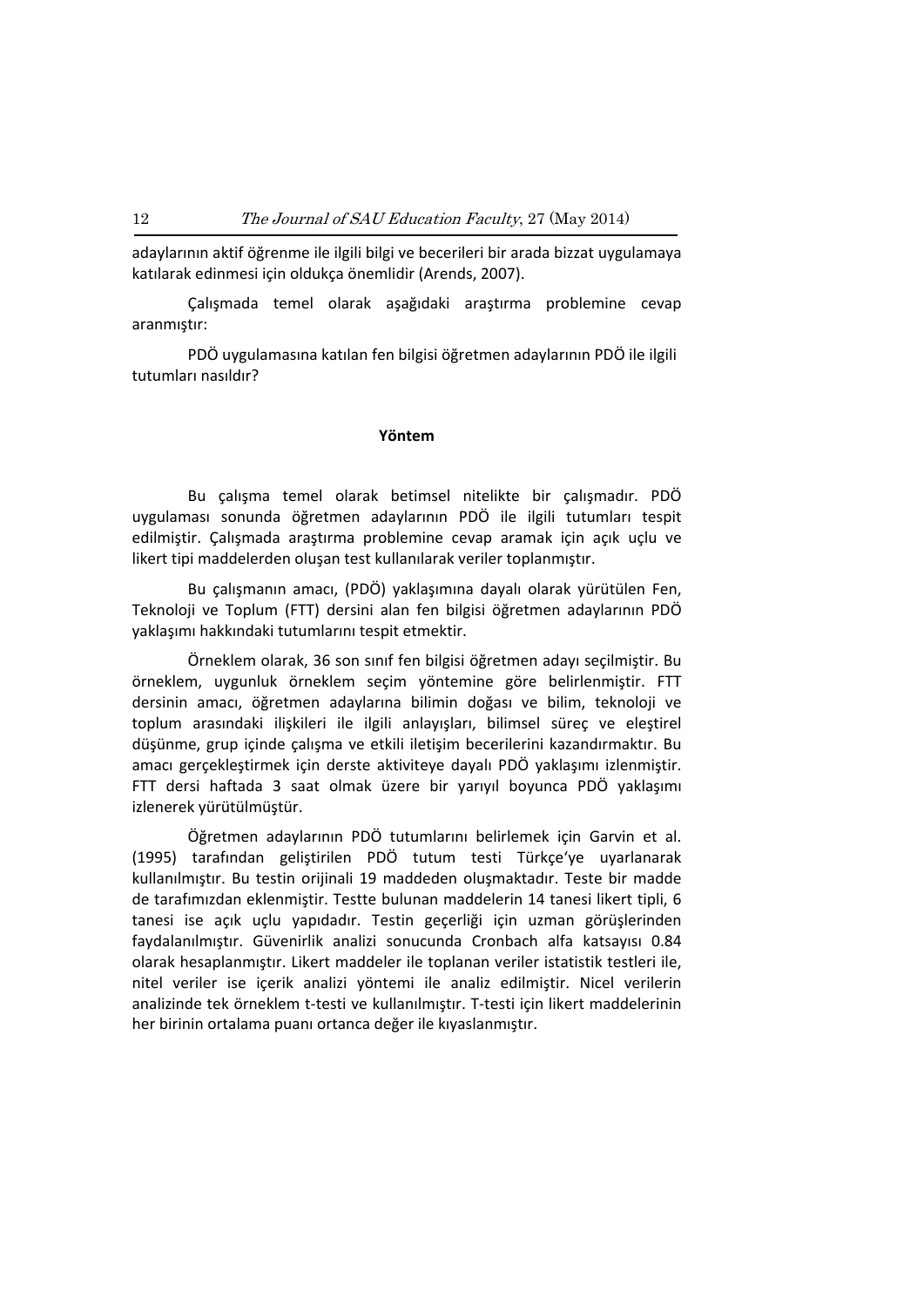# **Uygulama**

FTT dersi eğitim fakültelerinde ilköğretim fen bilgisi öğretmen adayları 4. sınıf öğretmen adaylarına güz yarıyılında zorunlu olarak verilen bir derstir. Bu ders haftada 3 saat olarak okutulmaktadır. Uygulama bir yarıyılının tamamını (14 hafta) kapsamaktadır. FTT dersinde yapılan uygulama üç bileşenden oluşmaktadır. Bu bileşenler; öğretim üyesinin dersin önemli kavramları ile ilgili sunumları, öğretmen adaylarının proje çalışmaları ve sınıf içi tartışmalardan oluşmaktadır.

Sınıfta yapılan sunumlar aşağıdaki konuları kapsamaktadır:

- 1. Bilim ve teknoloji kavramları,
- 2. Bilimin özellikleri,
- 3. Bilimin önemli kavramları (teori, hipotez ve yasa),
- 4. Pozitivist ve yorumlamacı bilim paradigmaları,
- 5. Bilimsel süreç becerileri,
- 6. Bilimsel okur‐yazarlık,
- 7. FTT yaklaşımına gör fen eğitimi ve
- 8. Bilim‐teknoloji‐toplum ilişkisi.

Dersin bileşenlerinden biri ise proje çalışmalarıdır. Projelerin amacı öğretmen adaylarını bilim insanlarının yaptıkları çalışmalara benzer çalışmalar üzerinde uğraştırmaktır. Bu amaç, öğretmenlerin bilimin doğası anlayışının ancak hem bilimsel çalışmalar yapmaları hem de bu çalışmalar üzerinde düşünmeleri ile daha etkili ve kalıcı bir biçimde gelişebileceği anlayışından hareketle benimsenmiştir (Abd‐El‐Khalick, 2001; Rutherford &Ahlgren, 1990). Ayrıca, öğretmen adaylarının geçerli bilimin doğası anlayışlarına sahip olmalarının onların bu anlayışları öğrencilerine aktarabileceklerini garanti etmemektedir. Öğretmen adayları bunu ancak bilimin doğası anlayışlarını geliştirmek için uygun olan öğrenme ve öğretme yaklaşımlarına da sahip olduklarında başarabilecekleri düşünülmektedir.

Proje çalışması temel olarak aşağıdaki adımlar üzerinden yürütülmüştür.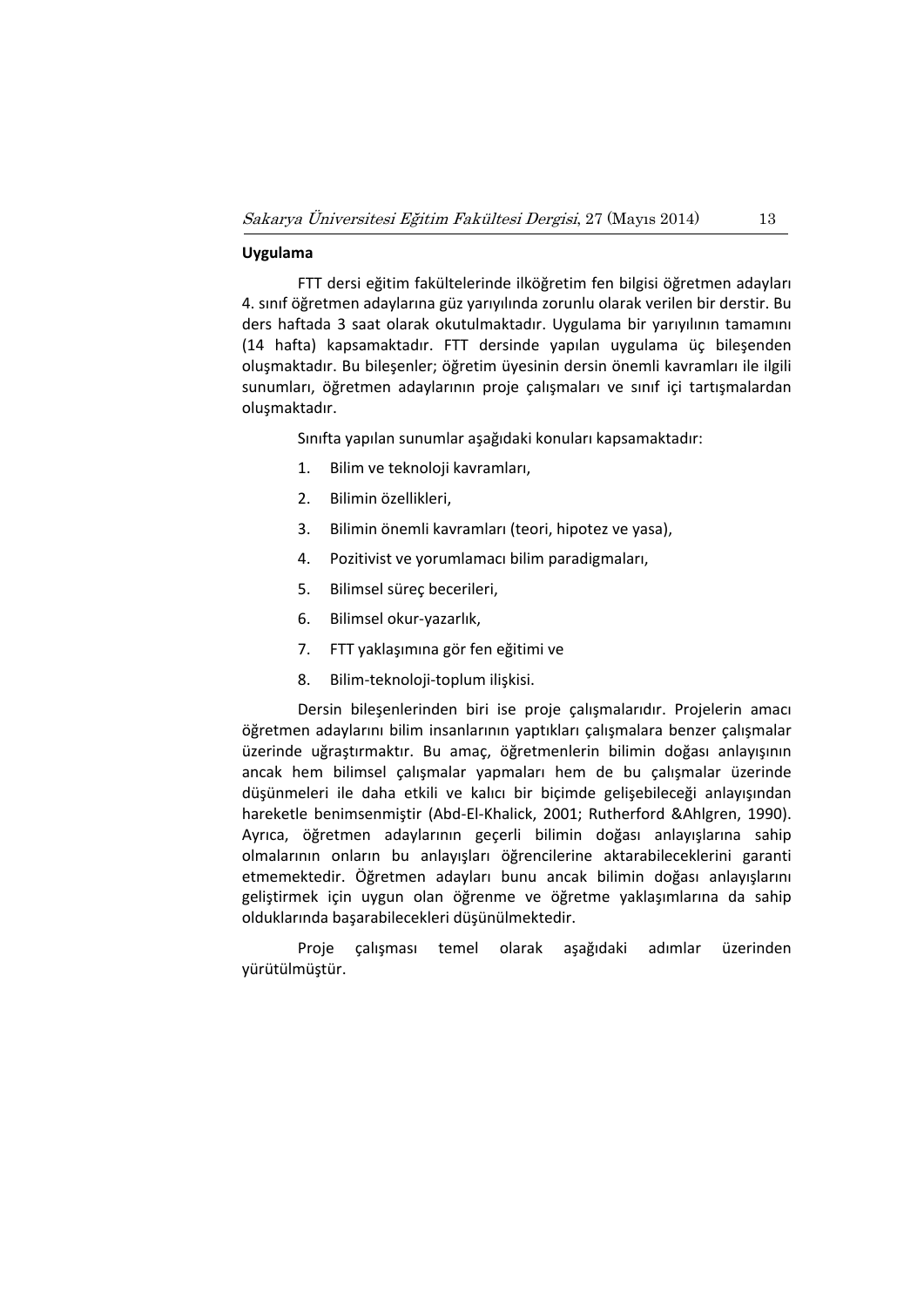|     | Tablo 1. Proje süreci adımları                                                                                                           |
|-----|------------------------------------------------------------------------------------------------------------------------------------------|
|     | 1. Uygulama Öncesindeki Hazırlıklar (4 ay)                                                                                               |
| 1.  | FTT dersinin kazanımlarının belirlenmesi,                                                                                                |
| 2.  | Kazanımlarla ilişkili örnek taslak proje konularının belirlenmesi,                                                                       |
| 3.  | Kazanımların dikkate alınmasıyla taslak rubriklerin hazırlanması,                                                                        |
|     | 2. Uygulama Başlangıcı (2 Hafta)                                                                                                         |
| 4.  | Uygulama başında öğretmen adaylarının proje yöntemi hakkında<br>bilgilendirilmesi,                                                       |
| 5.  | Öğretmen adaylarının kendi isteklerine bağlı olarak 3–5 kişilik 10 tane<br>proje grubunun oluşturulması ve akran grupların bildirilmesi, |
| 6.  | Önceden hazırlanan taslak proje konularının ve rubriklerin öğretmen<br>adaylarının görüşlerinin alınmasıyla yeniden düzenlenmesi,        |
| 7.  | Öğretmen adayı gruplarına proje konularının seçtirilmesi,                                                                                |
|     | Öğretmen adaylarına proje rehberi dokümanlarının (rubrikler, proje                                                                       |
| 8.  | konuları, bilimsel araştırma Kılavuzu, ders öğretim formu vb.)<br>dağıtılması,                                                           |
| 9.  | Proje kontrol noktalarının ve takviminin oluşturulması,                                                                                  |
|     | 3. Projelerin Gerçekleştirilmesi (Her bir Proje için yaklaşık 5 hafta)                                                                   |
|     | 10. Öğretmen adaylarının projelerine başlaması,                                                                                          |
| 11. | Süreçte öğretmen adaylarına rehberlik edilmesi (takvime bağlı olarak<br>öğretmen adayı grupları ile görüşmeler yapılması)                |
| 12. | Öğretmen adaylarının projelerini sınıfa sunması,                                                                                         |
| 13. | Sunu sonunda sinifta tartişma,                                                                                                           |
|     | 4. Projelerin Değerlendirilmesi (Sürecin tamamına yayılmıştır)                                                                           |
| 14. | Öğretmen adaylarının raporlarını hazırlamaları,                                                                                          |
| 15. | Proje raporlarının ve sunuların değerlendirilmesi                                                                                        |
| 16. | Değerlendirme sonuçlarına göre raporun yeniden düzenlenerek teslim<br>edilmesi                                                           |

Yukarıda da belirtildiği gibi proje sürecinin; hazırlık, başlangıç, uygulama ve değerlendirme olmak üzere dört önemli safhası bulunmaktadır. Birinci aşamada hazırlık çalışmaları yapılır. Bu aşama, diğer aşamaların sağlıklı bir biçimde yürütülmesi açısından son derece özen gösterilmesi gereken bir aşamadır. Aktif öğrenme yaklaşımlarında öğretim üyesinin zamanını en çok alan aşamadır. Dersin kazanımları öğretim üyesi ile birlikte PDÖ uygulamasına göre yeniden düzenlenmiştir. Kazanımlara bağlı olarak PDÖ uygulamasının merkezi unsuru olan proje konuları yapılandırılmıştır. Proje konuları genellikle öğretmen adaylarının öğretmenlik mesleğinde karşılaşabilecekleri durumlar göz önünde bulundurularak oluşturulmuştur. Her bir öğretmen adayı grubuna kura ile listeden iki proje konusu seçtirilmiştir. Gruplar seçmiş oldukları bu iki projeden birini yapmak için arkadaşları ile karar vermişlerdir. Ayrıca, proje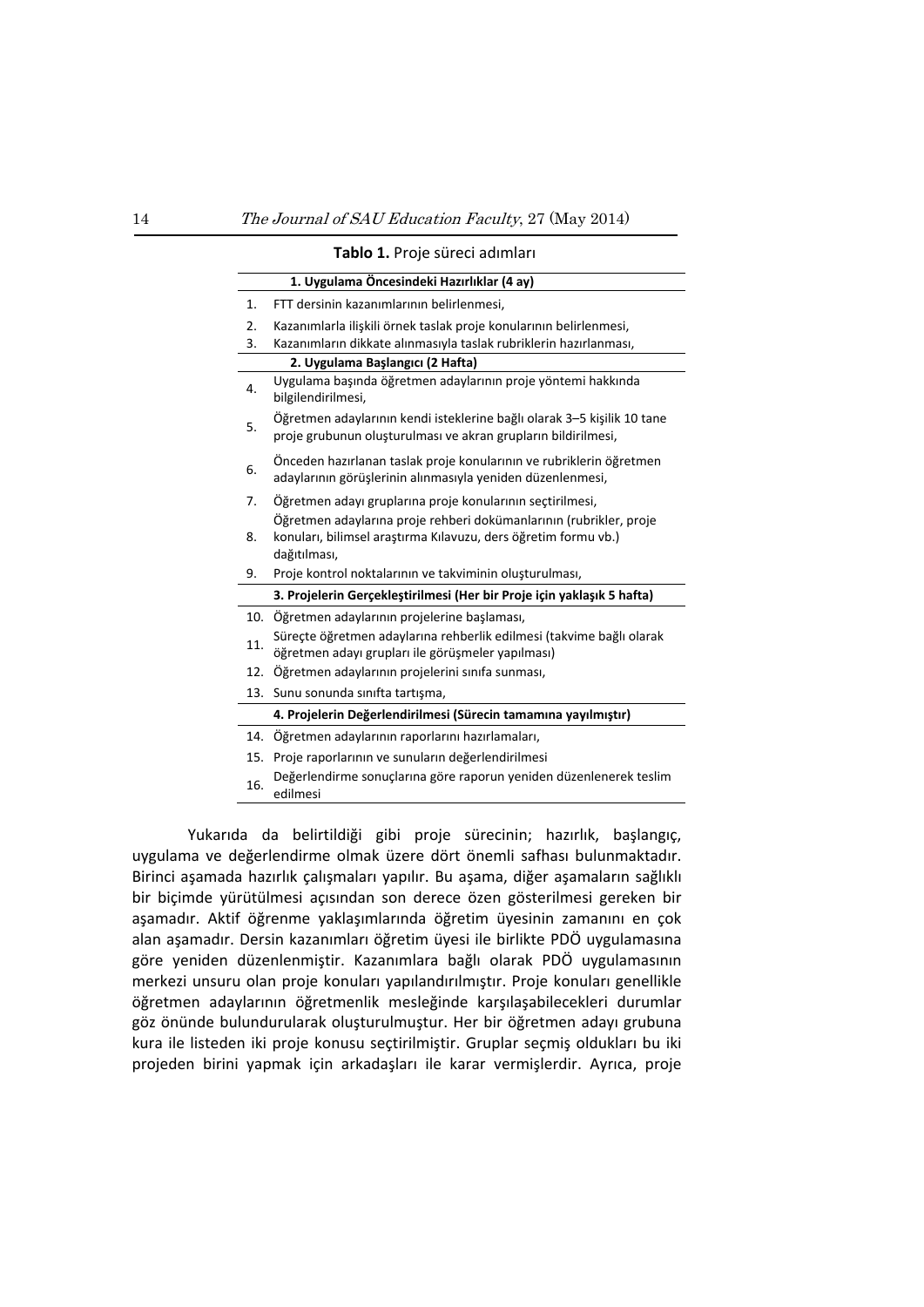ürünlerinin ölçülmesinde kullanılacak ve süreçte öğretmen adaylarının öğrenmelerine rehberlik edecek rubrikler hazırlanmıştır. Öğretmen adayları bu yönteme alışkın olmadıkları için proje konularının oluşturulmasında ve rubriklerin hazırlanmasında öğretim üyesi daha belirleyici bir rol üstlenmiştir.

Öğretmen adaylarının seçip yaptıkları proje konularından 3 tanesi aşağıda verilmiştir:

- 1. Farklı alanlarda (örneğin, kimya, tarih, felsefe, tıp vb.) Araştırmalar yapan bilim insanlarının bilim ve teknoloji kavramları ile ilgili imajları nasıldır?
- 2. Günlük gazetelerin halka yansıttıkları bilim ve teknoloji kavramları günümüzde daha çok kabul gören bilimin doğası modeli ile ne ölçüde uyuşmaktadır?
- 3. İlköğretim öğrencilerinin bilim insanı imajları nasıldır?

Proje sürecinin ikinci aşamasında öğretmen adaylarına PDÖ ile ilgili ön bilgiler verilmiş, gruplar oluşturulmuş, projeleri verilmiş, onların fikirleri alınarak konularda ve rubriklerde gerekli düzeltmeler yapılmıştır. Gruplar 3‐5 kişiden oluşturulmuştur. Öğretmen adaylarının proje sürecindeki başarılarını artırmak için kendi istekleri dikkate alınarak gruplar oluşturulmuştur. Grupların bu şekilde oluşturulması ile bütün grup üyelerinin grup çalışmalarına katılmaları da sağlanmaya çalışılmıştır.

Proje başlamadan öğretmen adaylarına gerekli materyal desteği sağlanmıştır. Öğretmen adaylarına projeleri ilgili diğer kaynaklara nasıl ulaşacakları hakkında bilgiler verilmiş ve imkânlar ölçüsünde çeşitli kaynaklar da sağlanmıştır. Özellikle bilimsel araştırma yöntemleri ile ilgili çok çeşitli kaynaklar araştırmacılar tarafından sağlanmıştır. İnternetten kaynak tarama hakkında öğretmen adayları bilgilendirilmişlerdir.

Proje sürecinin önemli noktalarından biri de zamanın planlanması ve yönetimidir. Bu amaçla çalışma takvimi oluşturulmuştur. Kaynaklara bakıldığında öğrencilerin proje sürecinde karşılaştıkları zorlukların başında, zaman yönetimi, kaynaklara ulaşma zorluğu ve rehberlik yetersizliği gelmektedir (Karaman & Celik 2008). Belirtilen zorlukların üstesinden gelmek için öğretmen adaylarına gerekli kaynakları sağlamak ve onları kaynaklara yöneltmenin yanında çalışmaları için ve onlara süreçte etkili rehberlik sağlamak için çalışma zaman çizelgesi düzenlenmiştir. Bu çizelgeye bağlı olarak her bir öğretmen adayı grubu ile randevu sistemine dayalı olarak 8–10 kez yüz yüze görüşmeler yapılmıştır. Daha fazla rehberliğe gereksinim duyan gruplarla ekstra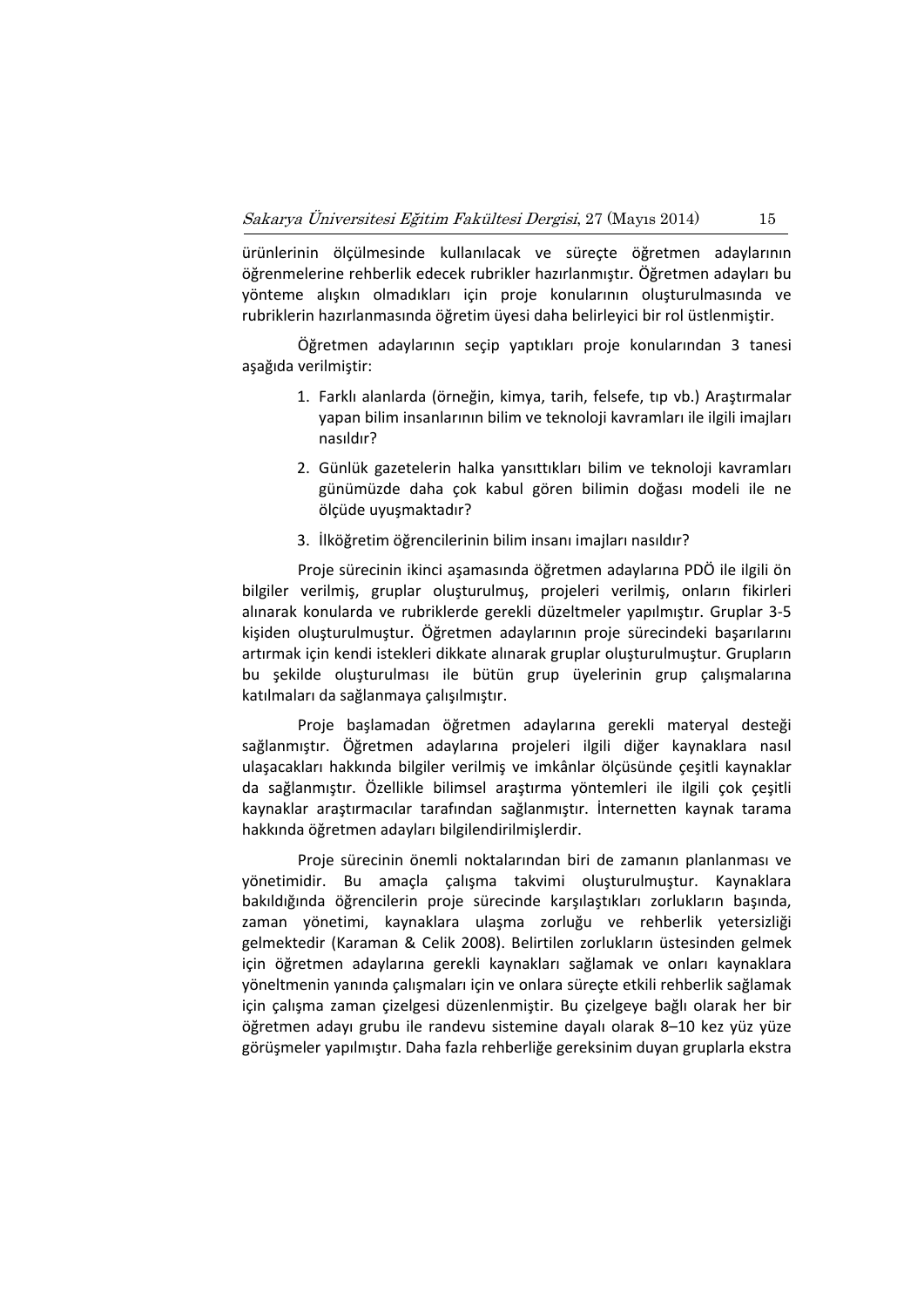görüşmeler yapılmıştır. Görüşmeler sırasında öğretmen adaylarına hazır bilgiler vermek yerine, ihtiyaçlarına göre kaynaklara yöneltme yoluna gidilmiştir. Düşünmeleri ve düşündüklerini uygulamaya geçirmeleri için onlar cesaretlendirilmişlerdir. Yani öğretmen adaylarına üstü kapalı fikirler ve ipuçları verilmiştir. Fakat öğretmen adaylarının ilk zamanlarda yapmaları gerekli olan işlemlerin ayrıntılı olarak kendilerine verilmesini istedikleri, sorumluluk alarak kendi kişisel potansiyellerini harekete geçirmekten kaçındıkları gözlenmiştir.

Öğretmen adaylarının proje çalışmaları; araştırma konularını belirleme, proje için ön hazırlık yapma, kaynaklardan bilgiler toplama, veri toplama yaklaşımı belirleme, veriler toplama, verileri analiz etme, sonuçları raporlaştırma, sonuçlarını arkadaşları ile paylaşma işlemlerinden oluşmaktadır. Ayrıca, öğretmen adaylarından proje sürecinde işbirliği içinde çalışma becerilerini ve proje ürünü raporu ve sunuyu değerlendirme işlemleri de istenmektedir.

Projelerini sonlandıran öğretmen adayları sonuçlarını sınıfta sunmadan önce araştırmacıyla paylaşmışlardır. Öneriler ışığında yapılan düzeltmelerden sonra proje sonuçlarını sınıfta sunmuşlardır. Sınıftaki sunumları sunuyu değerlendirmek amacıyla kameraya kaydedilmiştir. Sunumlar için her bir gruba yaklaşık olarak 30 dakikalık zaman verilmiştir. Sunular Powerpoint kullanılarak yapılmıştır. Dersin geriye kalan 20 dakikasında ise proje ile ilgili tartışmalar yapılmış ve proje sonuçları FTT dersinin kazanımları ile açıkça ilişkilendirilmiştir. Sınıftaki tartışmalar bir alt başlıkta ayrıntılı olarak açıklanmıştır.

Sunu ve rapor değerlendirmeleri akran grup, öğretmen adaylarının kendileri ve öğretim üyesi tarafından yapılmıştır. Sunu sırasında akran grup öğretmen adayları rubrik kullanarak değerlendirme yapmışlardır. Araştırmacı ve sunu yapan grup sunu değerlendirmeleri için yapılan sununun kamera kaydını kullanmışlardır. Sunudan bir hafta sonra öğretmen adaylarından öneriler doğrultusunda raporlarını hazırlamaları istenmiştir. Öğretmen adaylarının raporları öncelikle araştırmacı ve akran grup tarafından değerlendirilmiştir. Bu değerlendirme sonuçlarına göre raporda gerekli düzeltmeler yapılarak rapor grubun kendisi tarafından da değerlendirilmiştir. Bütün değerlendirme sonuçlarına göre öğretmen adaylarının sunu ve rapor değerlendirmelerinde aldıkları puanlar vize notu olarak kullanılmıştır. Grup üyelerinin çalışmaya sağladıkları katkı oranında bir not almaları için grup öz değerlendirme sonuçları kullanılmıştır. Bu yolla grup çalışmalarına yöneltilen "grupta sadece birkaç kişi çalışırken herkes eşit puanlar alıyor" eleştirisinin üstesinden gelinmeye çalışılmıştır.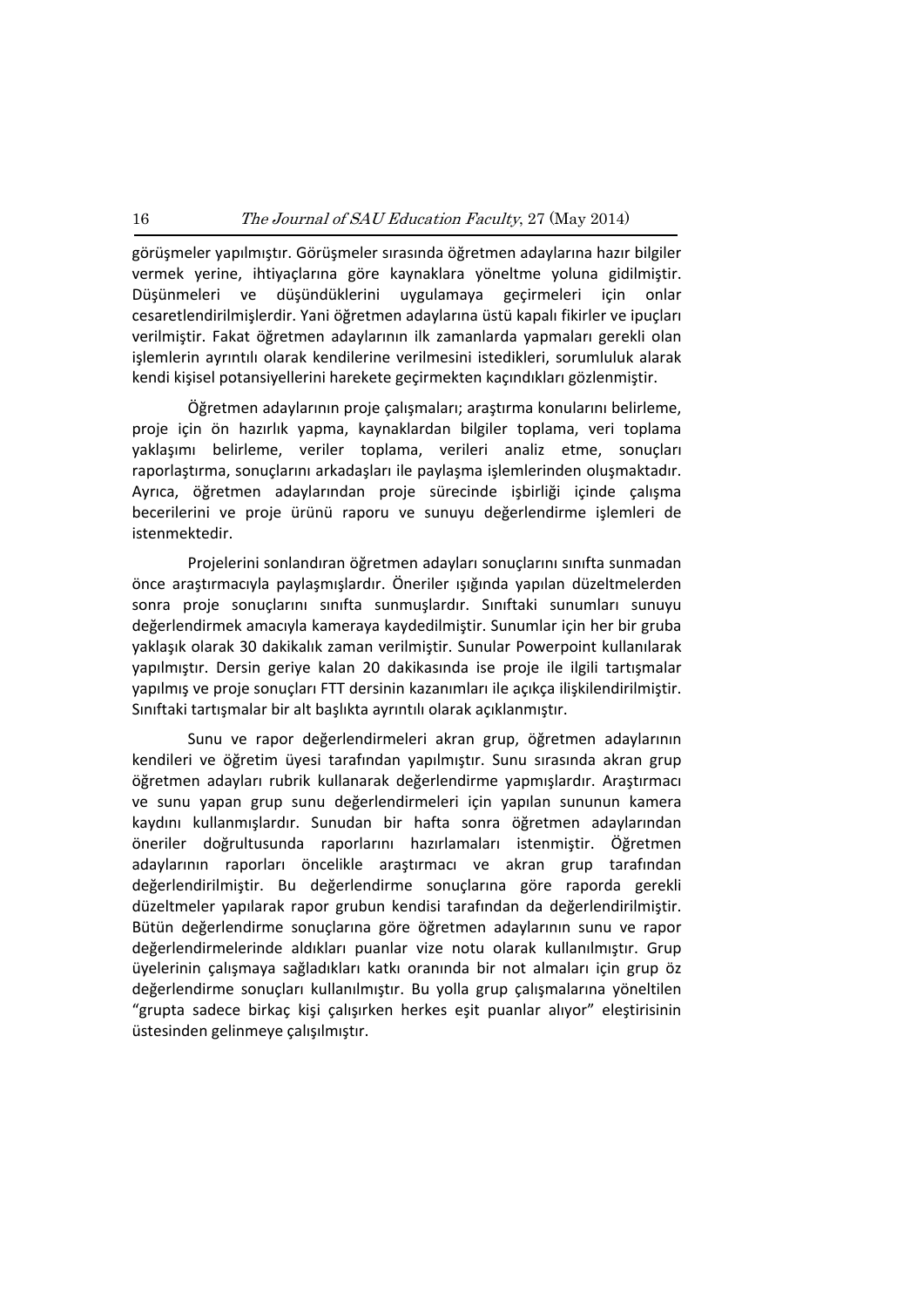# **Tartışma Aşaması**

Dersin bileşenlerinden biri ise tartışmadır. Her bir öğretmen adayı grubunun proje sunumundan hemen sonra proje ile ilgili yaklaşık 20 dakikalık sürede tartışmalar yapılmıştır. Bu tartışmalar öğretim üyesinin yönlendirici soruları ve sınıfta diğer öğretmen adaylarının proje grubuna yönelttiği sorular üzerinden yapılmıştır. Öğretim üyesi sorularını bilimin doğası boyutlarını tartışmaya açacak biçimde yapılandırmıştır. Tartışmalar sırasında öğretim üyesinin yönelttiği birkaç örnek soru aşağıdaki gibidir.

"bu çalışmanın güvenirliği nasıl sağlanmıştır?"

"siz aynı çalışmayı yapsaydınız neleri farklı yapardınız?"

"çalışmanız sırasında ne tür sorunlarla karşılaştınız?"

"bu çalışmanın sonuçları ne ölçüde genellenebilir?"

"çalışmanızda çok sayıda kaynak neden kullandınız?"

"çalışmanızdaki varsayımlar ve sınırlılıklar çalışma sonuçlarına nasıl etki eder?"

"sizce bu çalışmanın en orijinal olan tarafı nedir?"

"çalışmanızın sonucunun bir teori olduğunu düşünüyor musunuz?"

"çalışmanız hangi tür kanıtlara dayanıyor?"

"çalışmanızın başkaları tarafından da denenebilmesine imkan vermek için neler yaptınız?

Yukarıdaki soruların bazıları sunu yapan gruba bazıları ise sınıfın geneline sorulmuştur. İlerleyen sunumlarda sınıftaki öğretmen adayları da sunu yapan gruba bu sorulara benzer sorular yöneltmişlerdir. Tartışmalardaki çıkmazlar öğretim üyesinin katkıları ile giderilmiştir. İlk sunumlarda öğretmen adayları birbirlerini eleştirmeye pek alışkın değilken ilerleyen zamanlarda tartışmayla ilgili becerilerinin gelişme gösterdiği gözlenmiştir.

### **Bulgular**

Fen bilgisi öğretmen adaylarının büyük bir çoğunluğunun PDÖ hakkında olumlu tutumlara sahip oldukları belirlenmiştir. Likert tipi maddelerin biri dışında diğerlerinin sonucuna göre (Tablo 2‐6) öğretmen adaylarının PDÖ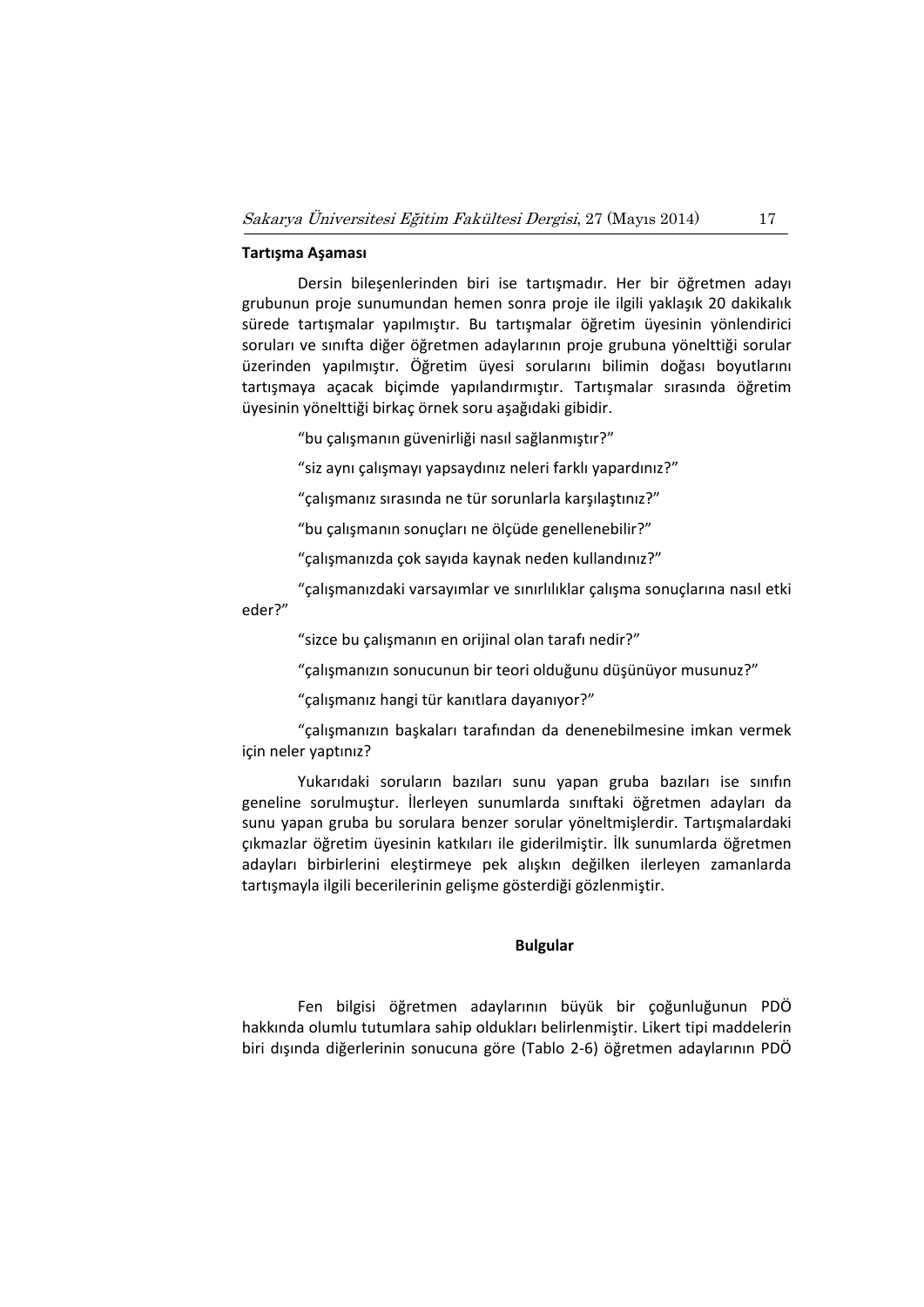hakkındaki tutumlarının istatistiksel olarak da anlamlı düzeyde olumlu olduğu tespit edilmiştir.

| 5 4 3 2 1                                            |                                                      | $\bar{x}$<br>B | $\bar{x}$<br>S | р        |
|------------------------------------------------------|------------------------------------------------------|----------------|----------------|----------|
| Proje konusu hakkında bilgili<br>olduğumu fark ettim | Proje konusu hakkında bilgili<br>olmadığımı düşündüm | 2,9            | 4,1            | $0.001*$ |
| Kendime güvendiğimi fark<br>ettim                    | Kendime güvenmediğimi fark<br>ettim                  | 3,9            | 4,5            | $0.001*$ |
| Farklı fikirlere açık<br>olduğumu fark ettim         | Farklı fikirlere açık olmadığımı<br>fark ettim       | 4,0            | 4,5            | $0.001*$ |
| Tek basıma da bir seyler<br>yapabildiğimi fark ettim | Kendi başıma hiçbir şey<br>yapamayacağımı fark ettim | 4,0            | 4,2            | $0.001*$ |
| Becerilerimin arttığını fark<br>ettim                | Becerimde bir gelişme<br>olmadığını fark ettim       | 4,0            | 4,6            | $0.001*$ |
| İstekli olduğumu fark ettim                          | İsteksiz olduğumu fark ettim                         | 3,7            | 4,4            | $0.001*$ |
| Çok yaratıcı olduğumu fark<br>ettim                  | Az yaratıcı olduğumu fark<br>ettim                   | 3,4            | 4,0            | $0.001*$ |
| $*$ $\sim$ 0.04 $\sqrt{D}$ . Designate C.C.a.        |                                                      |                |                |          |

|  | Tablo 2. Öğretmen adaylarının uygulamadan önceki ve uygulamadan sonraki |                      |  |  |
|--|-------------------------------------------------------------------------|----------------------|--|--|
|  |                                                                         | öz değerlendirmeleri |  |  |

\*p<0,01 (B: Başlangıç, S: Son

Tablo 2 sonuçlarına göre hem proje öncesi hem de sonrası her bir boyutun genel ortalaması ve ortanca değeri arasında anlamlı bir farklılık bulunduğu tespit edilmiştir. Bu sonuçlar, öğretmen adaylarının PDÖ hakkında Tablo 2'de sunulan boyutlarla ilgili olarak olumlu tutumlara sahip olduklarını göstermektedir.

| 5 4 3 2 1                   |                                  | $\bar{x}$ |        | р        |
|-----------------------------|----------------------------------|-----------|--------|----------|
| Zevkliydi                   | Zevkli değildi                   | 4,0       | 5,2    | $0.001*$ |
| İlgi çekiciydi              | Sikiciydi                        | 3,9       | 4,9    | $0,001*$ |
| Kolaydı                     | Zordu                            | 2,8       | $-0,6$ | 0,537    |
| Tatmin ediciydi             | Tatmin edici değildi             | 3,7       | 4,0    | $0.001*$ |
| Faydalıydı                  | Faydalı değildi                  | 4,5       | 10     | $0.001*$ |
| İyi bir öğrenme deneyimiydi | İyi bir öğrenme deneyimi değildi | 4,5       | 10     | $0.001*$ |
| Çok yaratıcıydı             | Hiç yaratıcı değildi             | 4,1       | 7,3    | $0.001*$ |

**Tablo 3.** Öğretmen adaylarının grup içinde çalışmayla ilgili tutumları

 $*_{p<0,01}$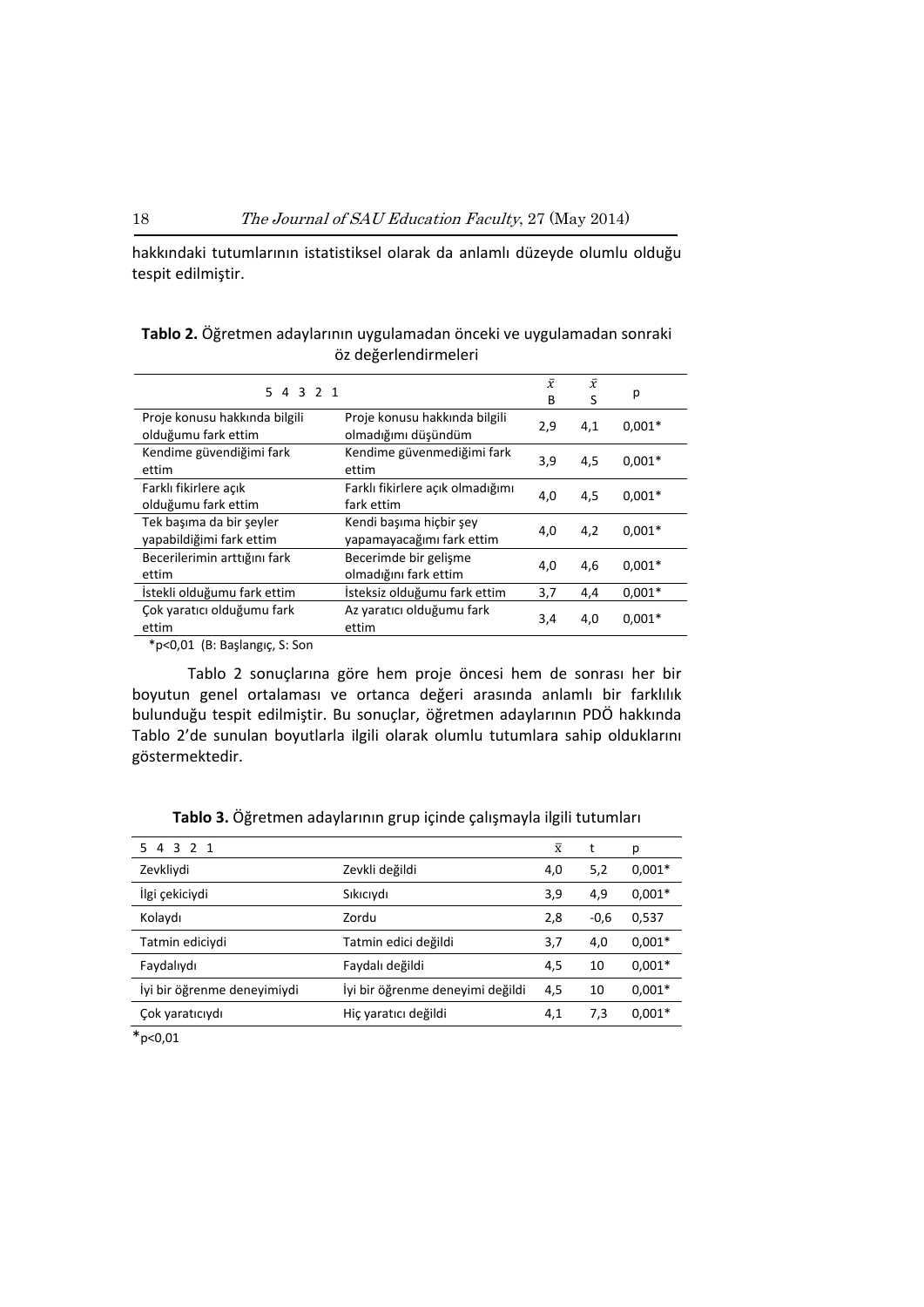Tablo 3'teki sonuçlara göre öğretmen adaylarının grup içinde çalışmayı benimsedikleri görülmüştür. Her bir boyuttaki puanların ortalamasının ortanca değerden istatistiksel olarak anlamlı düzeyde farklı olduğu belirlenmiştir. Fakat öğretmen adaylarının proje çalışmalarını zor buldukları görülmektedir.

Grup içinde nasıl çalıştıkları sorulduğunda öğretmen adaylarının %43'ünün çok iyi çalıştıklarını ve %46'sının da iyi çalıştıklarını belirttikleri tespit edilmiştir. Bu soruya verilen cevapların 5'li ölçek üzerinden 4,26 olduğu göz önüne alındığında elde edilen sonucun istatistiksel olarak da anlamlı olduğu görülmektedir. Verdikleri bu cevaplara gerekçe olarak ise; gruptaki herkesin yardımlaşarak uyum içinde çalışmasını (%45), grup içinde çok yönlü iletişimin bulunmasını (%23), grup üyelerinin öğretim üyesi ile çok sık bir araya gelmesini (%17) ve çalışma için çok sayıda kaynağa ulaşmasını (%8) gösterdikleri belirlenmiştir. Çok çalışamadıklarını düşünenler ise bu; gruplarında bazı arkadaşlarının işlerini aksatmalarını (%20) ve çok sık bir araya gelememelerini (%11) neden olarak göstermişlerdir. Fakat iyi çalışamadıklarını belirtenlerin oran (%31) iyi çalıştıklarını belirtenlerin (%93) oranının yanında oldukça düşük olduğu görülmektedir.

Öğretmen adaylarına aynı grupla birlikte tekrar çalışmak isteyip istemedikleri sorulduğunda %40'ının çok istediğini, %34'ünün istediğini, %12'sinin istemediğini ve %14'ünün ise hiç istemediğini belirttikleri tespit edilmiştir. Grup içinde çalışmayı tekrar isteyenlerin oranının istemeyenlere oranla istatistiksel olarak da anlamlı olduğu belirlenmiştir.

| Cok Gelisti<br>Hiç Gelişmedi<br>5 4 3 2 1 | Ortalama | t     | р        |
|-------------------------------------------|----------|-------|----------|
| Problem çözme                             | 3,97     | 6,45  | $0.001*$ |
| Araştırma yapma                           | 4,71     | 19,55 | $0.001*$ |
| Verileri analiz etme                      | 4,40     | 11,25 | $0.001*$ |
| Bilgileri yazılı olarak sunma             | 4,31     | 7,82  | $0.001*$ |
| Sözlü sunum yapma                         | 4,51     | 15,93 | $0.001*$ |
| Başkaları ile grup içinde çalışma         | 4,34     | 8,47  | $0,001*$ |
| Eylem planlama ve düzenleme               | 4,23     | 10,53 | $0.001*$ |
| Zamanı iyi kullanma                       | 4,31     | 10,82 | $0.001*$ |

**Tablo 4.** Öğretmen adaylarının becerilerindeki gelişmeyle ilgi düşünceleri

 $*$  p<0.01

Tablo 4'teki değerlere göre öğretmen adaylarının oldukça büyük bir bölümü tabloda listelenen becerilerinin çok geliştiğini benimsedikleri belirlenmiştir. Bu oranlar istatiksel olarak da anlamlı düzeydedir.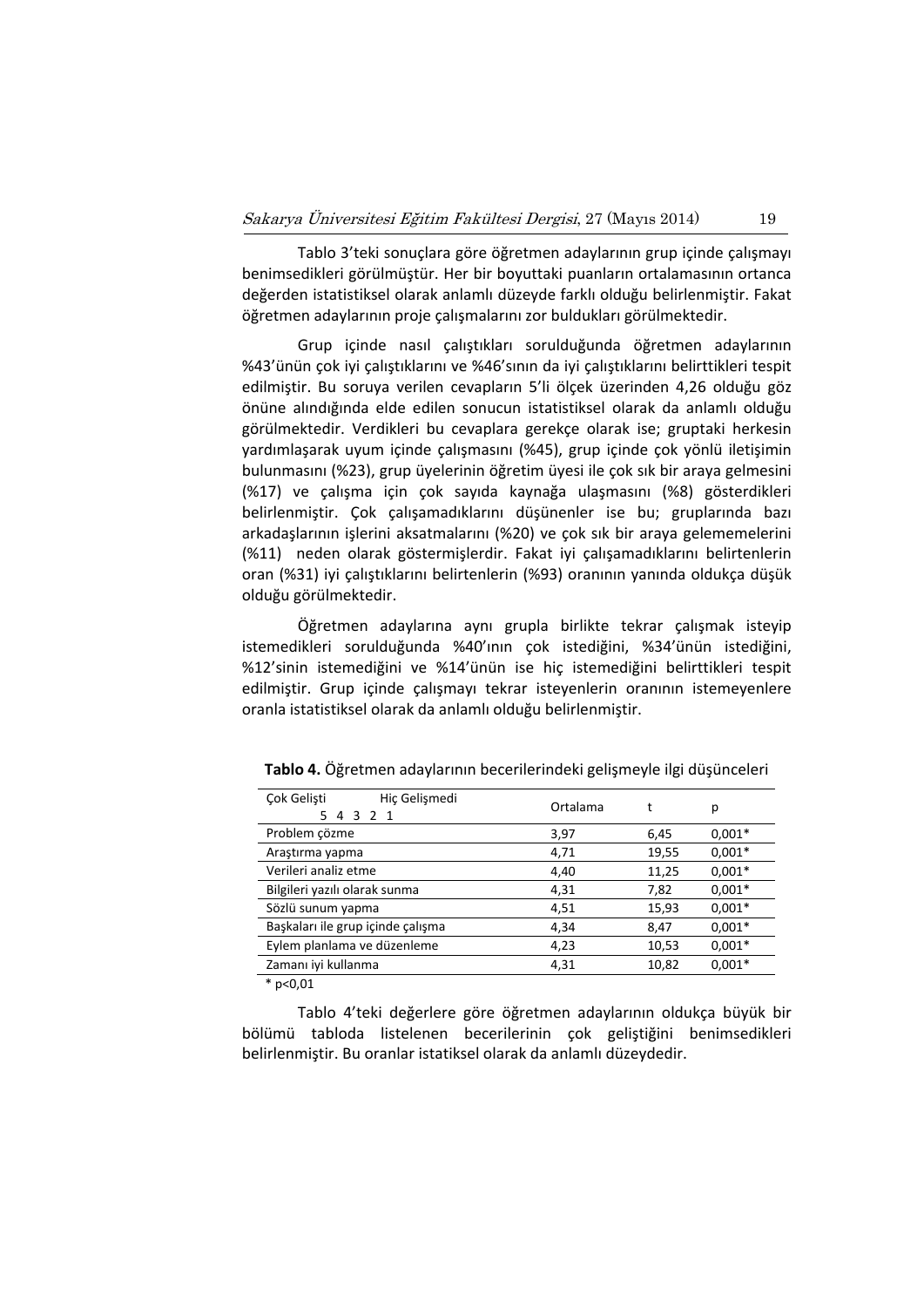Öğretmen adaylarına kendi projelerini değerlendirdiklerinde projelerine kaç puan verecekleri ile ilgili soruya, %43'ünün çok yüksek, %46'sının yüksek, %8'inin orta ve %3'ünün de çok zayıf puanlar vereceklerini belirttikleri tespit edilmiştir. Bu sonuç, öğretmen adaylarının büyük bir çoğunluğunun kendi projelerini oldukça başarılı bulduklarını göstermektedir. Öğretmen adaylarının projelerini başarılı bulmalarına ise; projelerine çok emek harcamalarını (%37), çalışmaları ciddiyetle yapmalarını (%8), ve proje sonunda çok şey öğrenmelerini (%8) gerekçe olarak göstermişlerdir. Öğretmen adaylarının %77'sinin gruplarında bir lider bulunduğunu %23'ünün ise gruplarında bir lider bulunmadığını ifade ettikleri tespit edilmiştir. Öğretmen adayları, proje sürecinde kendilerini ve arkadaşlarını oldukça iyi tanıma fırsatı bulduklarını belirtmişlerdir.

Aşağıda sunulan Tablo 5'teki sonuçlar öğretmen adaylarının Tablo 4'te verilen becerilerinin yeterliliği veya yetersizliği hakkında net bir değerlendirme yapamadıklarını göstermektedir.

| Cok 5 4 3 2 1 Hic                 | Ortalama |       | р    |
|-----------------------------------|----------|-------|------|
| Problem cözme                     | 3,26     | 1,246 | ,221 |
| Araştırma yapma                   | 3,26     | 1,222 | ,230 |
| Verileri analiz etme              | 3,47     | 2,136 | ,040 |
| Bilgileri yazılı olarak sunma     | 3,42     | 1,696 | ,100 |
| Sözlü sunum yapma                 | 3,47     | 2,027 | ,051 |
| Başkaları ile grup içinde çalışma | 3,38     | 1,553 | ,130 |
| Eylem planlama ve düzenleme       | 3,32     | 1,511 | .140 |
| Zamanı iyi kullanma               | 3,38     | 1,601 | ,119 |

**Tablo 5.** Öğretmen adaylarının uygulama sonrasında proje çalışmaları ile ilgili becerilerinin yeterliliği ile ilgili düşünceleri

 $*p<0,01$ 

Öğretmen adaylarının PDÖ sürecindeki öğrenmeye karşı olumlu tutumlara sahip oldukları Tablo 6'da sunulan sonuçlarda görülmektedir. Bütün boyutlarda öğretmen adaylarının istatistiksel olarak anlamlı düzeyde olumlu düşüncelere sahip oldukları belirlenmiştir.

Öğretmen adayları aynı projeyi tekrar yapmaları halinde neleri farklı olarak yapacakları sorulduğunda ise; daha iyi bir planlama yapacaklarını (%57), daha çok grup görüşmesi yapacaklarını (%51), daha iyi zaman planlaması yapacaklarını (%51) ve daha çok bilgi toplayacaklarını (%48) belirtmişlerdir. Öğretmen adaylarının %37'si projelerinin bilgi toplama boyutunda, %32'si planlama ve %12'si görüşme boyutunda düzetme yapmaları gerektiğini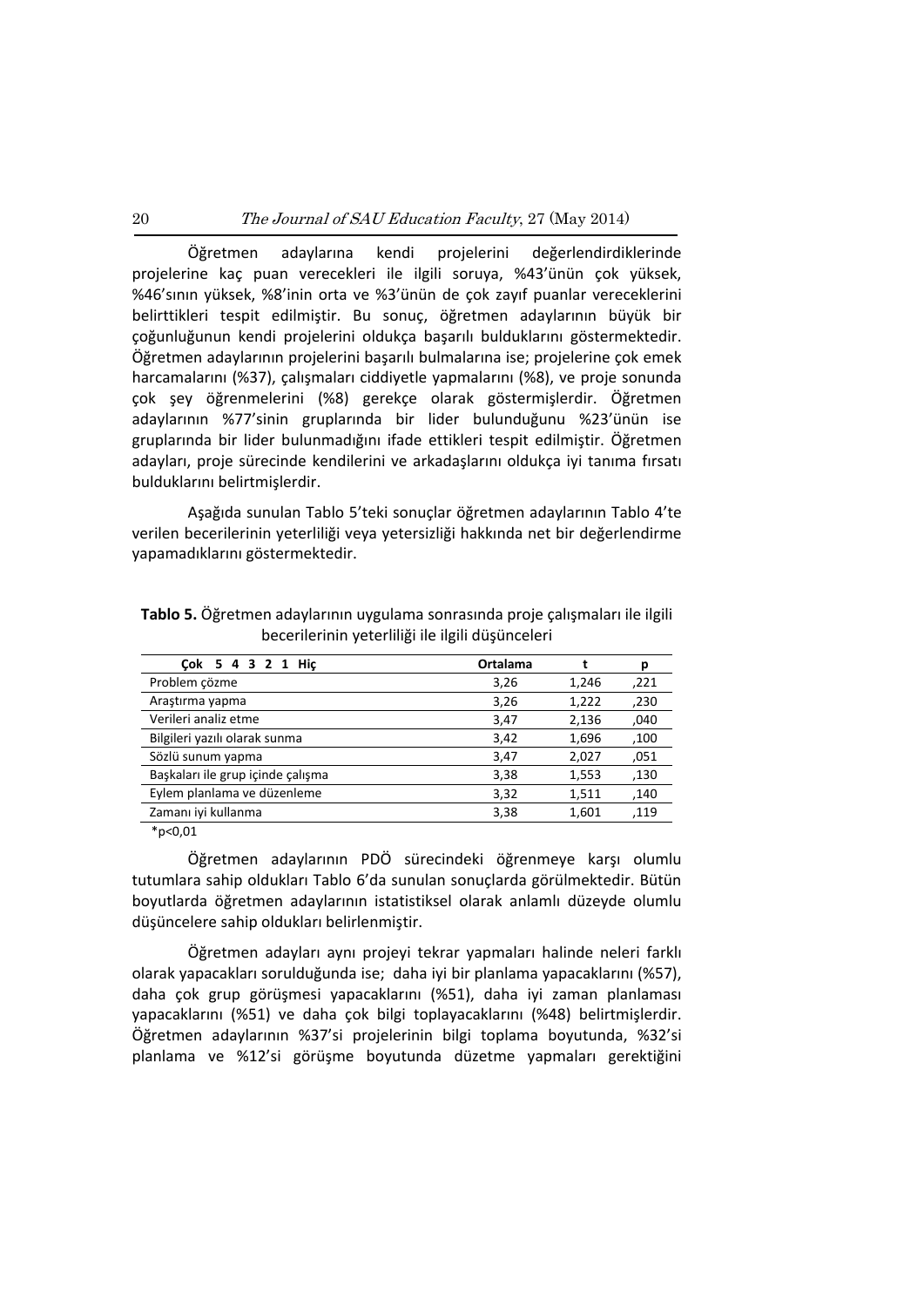düşünmüşlerdir. Bu boyutlar içinde bilgi toplama (%37) ve planlamayı (%32) diğerlerine göre daha fazla önemsedikleri görülmektedir.

| 5 4 3 2 1                                                                                                                               |                                                                                                           | $\bar{x}$ | t    | p     |
|-----------------------------------------------------------------------------------------------------------------------------------------|-----------------------------------------------------------------------------------------------------------|-----------|------|-------|
| Kavramları daha iyi bir proje<br>yapmak için öğrendim                                                                                   | Kavramları dersi geçmek için<br>öğrendim                                                                  | 4,2       | 9,6  | 0,001 |
| Kavramları uygulayarak<br>öğrendiğim için karşıma çıkan<br>benzer problemlerin çözümünde<br>aynı kavramları<br>kullanabileceğimi gördüm | Kavramları sınavdan kısa bir süre<br>sonra unutacağımı düşündüm                                           | 4,1       | 9,2  | 0,001 |
| Proje çalışmasında uyguladığım<br>bilimsel süreç becerilerini her<br>zaman kullanacağımı gördüm                                         | Bilimsel süreç becerilerinin<br>sadece bilim insanlarının<br>kullanımına has beceriler<br>olduğunu gördüm | 4,0       | 7,3  | 0,001 |
| Öğretim elemanı çalışmalarımıza<br>rehberlik etti                                                                                       | Öğretim elemanı süreç boyunca<br>bilgi sundu.                                                             | 4,4       | 13   | 0,001 |
| Öğrenmeye karşı merakım arttı                                                                                                           | Öğrenmeye karşı merakım azaldı                                                                            | 4,2       | 9,6  | 0,001 |
| Araştırma yaparak öğrendiğimi<br>gördüm                                                                                                 | Öğrenme için derslerde anlatılan<br>bilgilerin yeterli olduğunu<br>gördüm                                 | 4,5       | 10,0 | 0,001 |
| Öğrenmenin kendi kişisel<br>sorumluluğum olduğunu<br>anladım                                                                            | Öğrenmenin kişisel bir<br>sorumluluk olmadığını anladım                                                   | 4,4       | 12,0 | 0,001 |
| Bilimin doğası ile ilgili<br>anlayışlarımın değiştiği gördüm                                                                            | Bilimin doğası ile ilgili<br>anlayışlarımda bir değişme<br>olmadığını gördüm                              | 4,5       | 13,0 | 0,001 |

**Tablo 6.** Öğretmen adaylarının proje sürecindeki öğrenme hakkındaki düşünceleri

 $*p<0,01$ 

Proje çalışmasının en çok ve en az beğenilen yönleri ilgili görüşleri tespit etmek için açık uçlu sorular kullanılmıştır. Proje çalışmasının birlikte çalışmayı gerektirmesi (%48), bilimsel araştırmaya yönlendirmesi (%45) ve iletişim becerilerini geliştirmesinin (%14) öğretmen adayları tarafından en çok beğenilen yönler olduğu belirlenmiştir. Proje çalışmasının beğenilen diğer yönleri ise; veriler toplama, sonuçları sunma, bir ürün ortaya koyma, kalıcı bilgiler sağlama, plan yapma, zevkli öğrenme ortamı sağlama, bilgisayar kullanma becerilerini geliştirme, sorumluluk almayı gerektirme, yaratıcılığı özendirme ve düşünmeyi sağlama şeklinde ifade edilmiştir. Zaman baskısı gerektirmesi (%23), grupta herkesin çalışmaya gerekli önemi vermemesi (%8), istenildiğinde bir araya kolaylıkla gelinememesi (%8) ve çalışmanın grup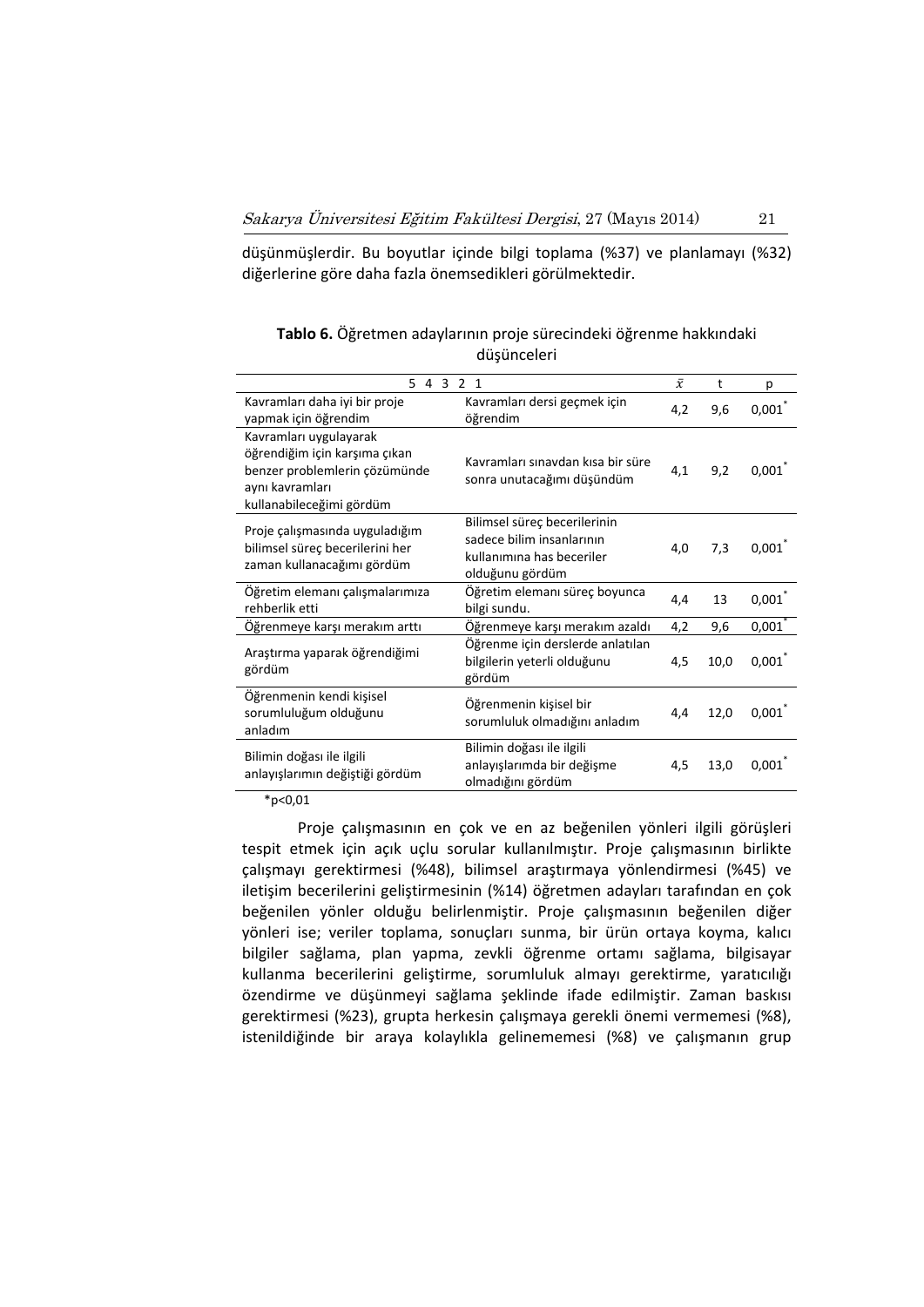halinde yapılması (%8) ise proje çalışmasının en az beğenilen yönleri olarak belirlenmiştir.

Öğretmen adaylarından PDÖ ile yürütülen FTT dersi ile ilgili genel bir değerlendirme yapmaları istendiğinde; %37'si derste kalıcı bilgiler öğrendiğini, %26'sı öğrenme ortamının zevkli olduğunu, %17'si ders sonunda anlayışlarımın değiştiğini ve kendilerini değerlendirmeyi öğrendiklerini ifade ettikleri görülmüştür. Öğretmen adayları; proje çalışmalarına daha alt sınıflardan başlanması, diğer derslerin de bu yöntemle yürütülmesi, çalışmalarının akademik çevrelere ulaştırılması, örnek bir çalışmanın proje sürecinin başında sunulması, konuyu seçme imkânının verilmesi ve projenin bireysel yapılması yönünde önerilerde bulunmuşlardır.

#### **Sonuç ve Tartışma**

Bu çalışmanın sonuçlarının, genel olarak daha önce PDÖ ile ilgili tutumları belirlemek için aynı testi kullanan (Bourner et al., 2001; Garvin et al., 1995; Mills, 2003)çalışmaları ile tutarlı olacak biçimde öğretmen adaylarının PDÖ ile ilgili olumlu tutumlara sahip oldukları tespit edilmiştir. Öğretmen adaylarının büyük zorluk olarak belirttiği zaman baskısı öğretim üyesi için de bir zorluktur. Öğretim üyesinin öğretmen adaylarına etkili olarak rehberlik yapabilmesi için ders yükünün çok ağır olmaması gerekmektedir. Eğer PDÖ, öğretmen adayları için yeni bir yaklaşım ise onlara daha çok zaman ayrılmalı ve daha çok rehberlik yapılmalıdır. Süreçte öğretmen adayları için kaynaklara ulaşım kolaylaştırılmalıdır. Ayrıca, toplum fertleri ve uzmanlar öğretmen adaylarına yardım etmek için istekli davranmalıdır. Daha etkili uygulamalar için PDÖ' nün bireysel olarak uygulanması yerine kurumsal olarak benimsenip uygulanması gerekmektedir.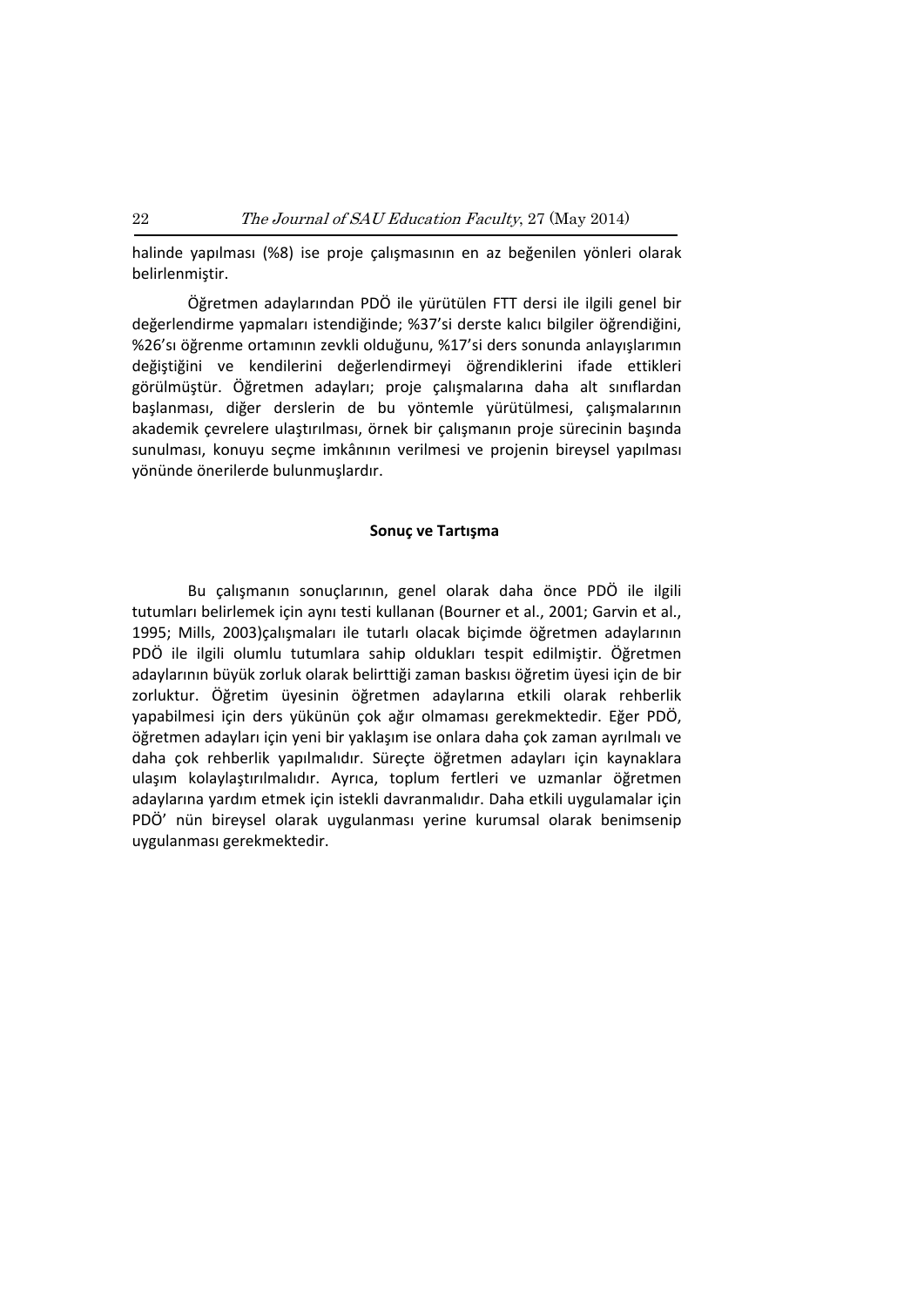# **Kaynakça**

- Abd‐El‐Khalick, F. (2001). Embedding Nature of Science Instruction in Preservice Elementary Science Courses: Abandoning Scientism, But. *Journal of Science Teacher Education, 12*(3), 215‐233.
- Arends, R. (2007). *Learning to teach* (Sixth Edition ed.): McGraw‐Hill New York
- Asghar, A., Ellington, R., Rice, E., Johnson, F., & Prime, G. M. (2012). Supporting STEM Education in Secondary Science Contexts. *Interdisciplinary Journal of Problem‐based Learning, 6*(2), 4.
- Bourner, J., Hughes, M., & Bourner, T. (2001). First‐year undergraduate experiences of group project work. *Assessment & Evaluation in Higher Education, 26*(1), 19‐39.
- Çelik, S., Şenocak, E., Bayrakçeken, S., Taşkesenligil, Y., & Doymuş, K. (2005). Aktif öğrenme stratejileri üzerine bir derleme çalışması. *Atatürk Üniversitesi Kâzım Karabekir Eğitim Fakültesi Dergisi,* (11), 155‐185.
- Fleming, D. (2000). A Teacher's Guide to Project Based Learning. AEL. *Inc., Chaleston, WV*.
- Frank, M., & Barzilai, A. (2004). Integrating alternative assessment in a project‐ based learning course for pre‐service science and technology teachers. *Assessment & Evaluation in Higher Education, 29*(1), 41‐61.
- Frank, M., Lavy, I., & Elata, D. (2003). Implementing the project-based learning approach in an academic engineering course. *International Journal of Technology and Design Education, 13*(3), 273‐288.
- Garvin, J., Butcher, A., Stefani, L., Tariq, V., Lewis, M., Blumson, N., . . . Hill, J. (1995). Group projects for first‐year university students: an evaluation. *Assessment & Evaluation in Higher Education, 20*(3), 273‐288.
- Juhl, L., Yearsley, K., & Silva, A. J. (1997). Interdisciplinary project‐based learning through an environmental water quality study. *Journal of Chemical Education, 74*(12), 1431.
- Karaman, S., & Celik, S. (2008). An Exploratory Study on the Perspectives of Prospective Computer Teachers following Project‐Based Learning. *International Journal of Technology and Design Education, 18*(2), 203‐ 21